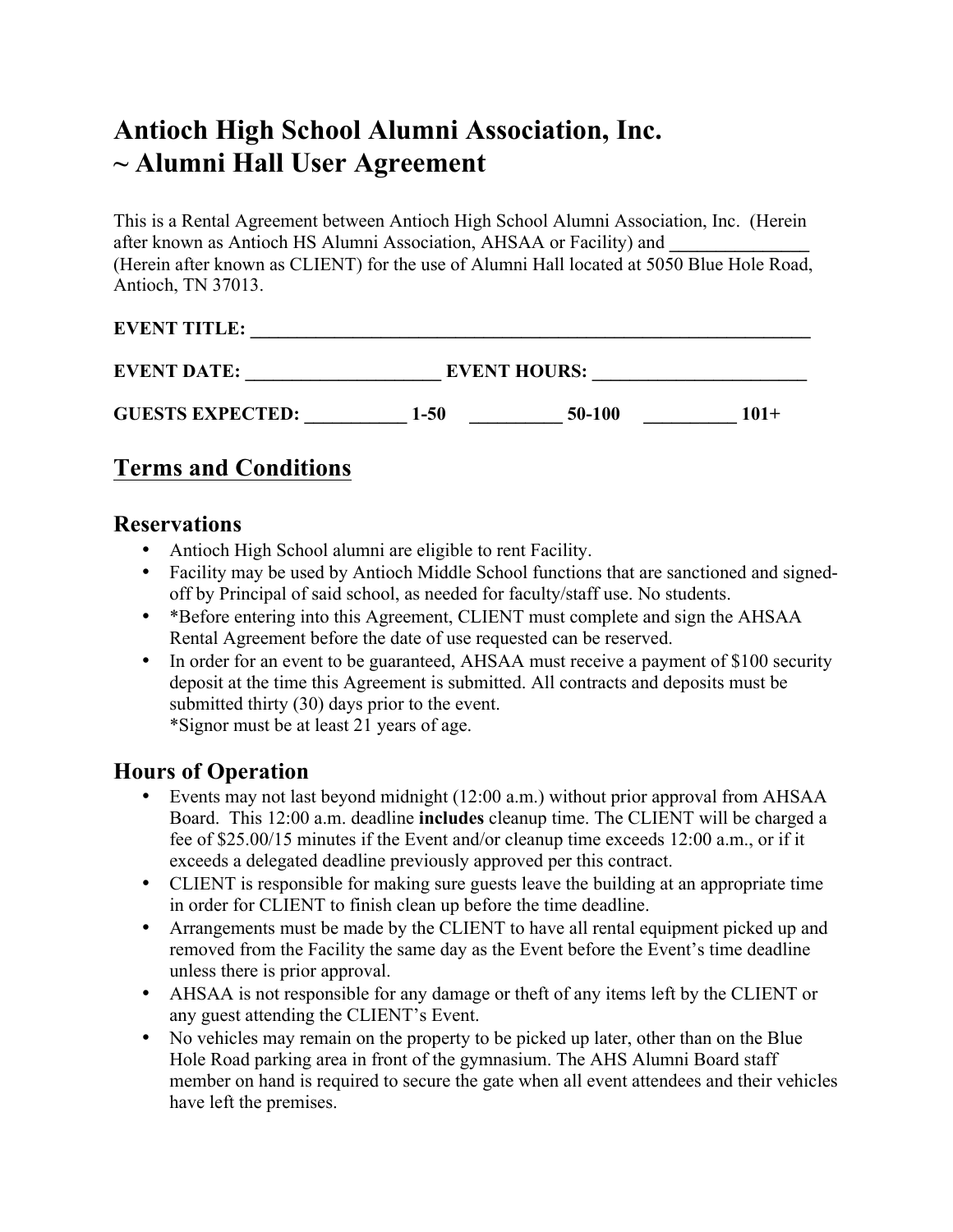## **Services Provided by AHSAA**

- **Board:** At least one AHSAA Board Member will be present during the entire event. The Board Member will open the Facility and provide information and direction as needed. The Board Member will not be available to serve or decorate and will not be involved in the Event.
- **Tables, Chairs, and Stage:** Such items are provided upon request and will be set up and taken down by AHSAA Board Members and/or their assistants. Chairs are not to be taken outside by the CLIENT or any guest attending the Event.
- **Parking:** There is no cost for parking in the area surrounding Alumni Hall.
- **Microphone, Computer and/or Projection System:** Only AHSAA Board Members and/or their assistants from the Association may operate the microphone, computer or projection system without prior permission.
- **Tablecloths**: The AHSAA can provide blue or white linen tablecloths for the round/rectangular tables provided the CLIENT agrees to pay a cleaning fee\* per cloth (at the current rate) used once the event has concluded. The current cleaning service being used is Music City Tents. The AHSAA will be responsible for transporting the tablecloths.

\*\$7.00 per tablecloth

## **Kitchen Usage**

Kitchen usage is intended for assembly, storage, and/or serving of prepared foods and for catering. There will be no preparation of full meals in the kitchen. This means that food may be assembled and may be warmed or kept warm using the warming ovens, and perishables and beverages may be chilled in the refrigerator and freezer. Ovens, refrigerators, and freezers must be thoroughly cleaned after use.

Kitchen will be used\_\_\_\_\_\_\_\_\_\_\_\_\_\_\_\_ Kitchen will not be used CLIENT Initials

## **Decorations**

- Decorations may not be fastened to the walls. They may be draped over existing structures as approved by the AHSAA. Candles must be completely enclosed in a glass or non-flammable holder.
- The use of glitter, metallic confetti, straw, rice, birdseed, or hay is prohibited in the building and/or on the grounds.
- Immediately following the completion of the function, all decorations, trash, or other debris must be thrown away in the appropriate receptacles provided. CLIENT is responsible for depositing all waste in the dumpster.
- Anything left behind will be thrown away. When in doubt about decorations deemed acceptable, CLIENT must consult with AHSAA Board Members. Failure to do this may result in damages and/or excessive wear and tear. The cost to clean and repair will be deducted from the security deposit at a minimum of \$100.

Client will be in charge of decorations <br>CLIENT initials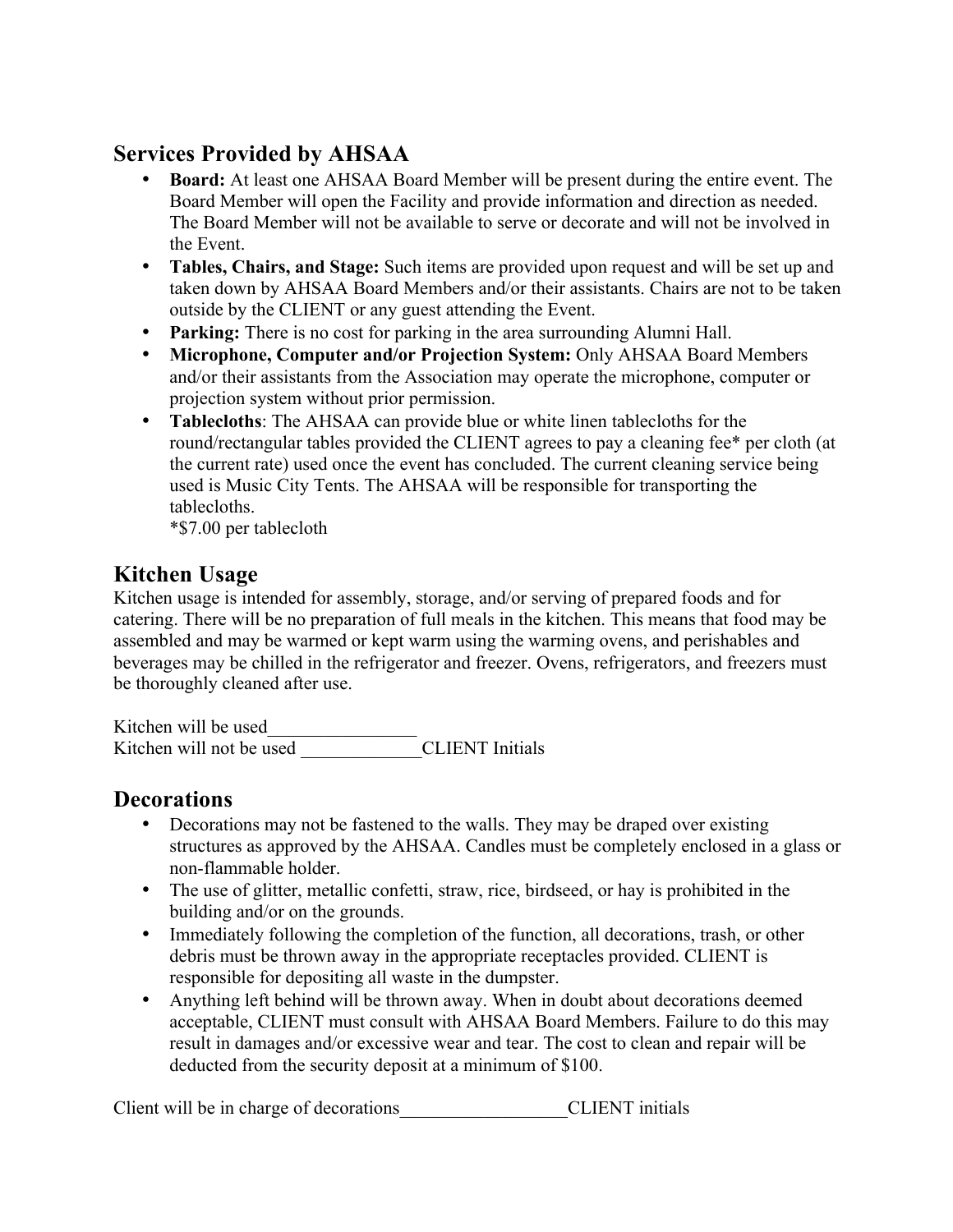## **Food**

- All food must be prepared by, brought onto the premises, and served by CLIENT or a caterer that is designated by the CLIENT.
- CLIENT or their caterer shall coordinate with AHSAA Board two (2) days in advance in order to confirm catering staff arrival time.
- CLIENT is responsible for any serving materials.

Client will be in charge of catering the Event Event will not be catered <br>CLIENT Initials

## **Miscellaneous Policies**

- Tobacco and alcohol use are not permitted on MNPS Properties. No electronic cigarettes are allowed.
- Live animals, except for service animals, may not be brought onto the premises.
- AHSAA Board may enter any of the rented premises at any time on any occasion.
- AHSAA reserves the right to take photographs of rental Events for its own records and use in future.
- Damage to Building. In cases where property has been damaged or abused beyond normal wear, CLIENT will be billed for all damage and additional clean-up.
- Storage in Building. AHSAA does not provide storage. It is not available before or after a rental event. All decorations, props, rented furniture, beverage dispensers, and personal belongings must be removed at the end of the event.
- For safety purposes and to preserve the historical contents of the Alumni Hall, children (under 18) must be supervised at ALL times.

#### **Fees and Charges**

#### **Payment Policy**

There is no Facility Rental Fee for approved AHS Class Reunions, and/or AHS related groups or clubs, just the \$100 security deposit. Seventy-five percent of the deposit will be refunded if the building is left in good condition. The other twenty-five percent will be retained as payment for replenishable items (bathroom tissue, trash bags, etc.).

#### **FACILITY RENTAL FEES (non class reunion/AHS clubs or groups)**

- A Facility rental fee of \$100 (one hundred dollars) for 1-50 attendees.
- A Facility rental fee of \$150 (one hundred fifty dollars) for 51-100 attendees.
- A Facility rental fee of \$200 (two hundred) for 101-200 attendees.
- A Facility rental fee of \$300 (three hundred) for 201+ attendees.

The rental fee is due on the day of the Event, once the headcount is determined.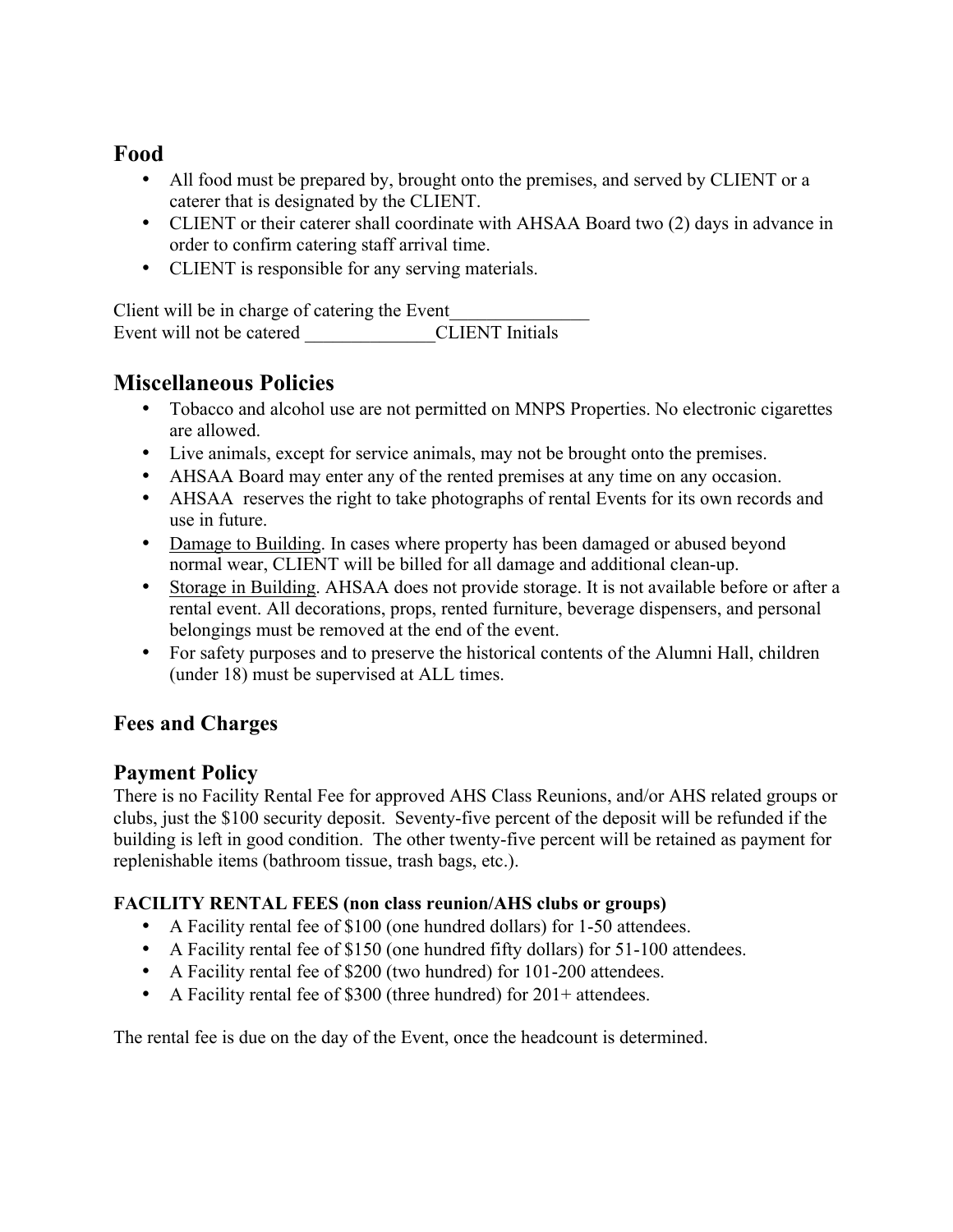A security deposit of \$100 (one hundred dollars) to be paid at the time the CLIENT enters into this Agreement. \*This deposit will be 75% refunded if the Facility is left in good order. Refund will be made within 7 (seven) days of event date.

AHSAA accepts payments in the form of check payable to "Antioch High School Alumni Association" which will be deposited into the bank account of The AHS Alumni Association, and will be refunded as stated above.

**Client agrees to these payment terms. \_\_\_\_\_\_\_\_\_\_\_\_\_**CLIENT Initials

### **Cancellation Policy**

CLIENT must provide a dated, written request for cancellation (either by email, letter, or text) within two (2) weeks of Event, unless an emergency situation arises which requires a shorter notification time. To have CLIENT event cancelled in a courteous time frame is most appreciated as it will allow ample time for someone else to use the building.

## **Clean-Up Responsibilities**

- Clean-up is the CLIENT's responsibility. CLIENT is expected to provide sufficient supervision to minimize spillage of food and beverages on the Facility floors during the rental event.
- A walk-through of the building with the CLIENT and an AHSAA Board member will be required at least two days prior to the event.
- All or a portion of the security deposit will be withheld if the Facility is not adequately cleaned, or if damage occurs.
- CLIENT must finish the clean-up no later than the time the CLIENT has identified as the ending time for his/her event. The CLIENT is responsible for the following cleaning duties:
	- o All tables must be cleared of all items such as table linens, dishes, decorations, etc.
	- o All trash must be placed in the receptacles provided. If any trash will not fit in the receptacles, such as boxes or large items, these must be broken down and taken out to the trash dumpsters located near the building. Additional trash liners will be available as needed.
	- o All decorations must be taken down and removed from the Facility.
- CLIENT is responsible for all kitchen clean-up. The kitchen area must be thoroughly cleansed and returned to its original level of cleanliness. This includes all work areas, ovens, refrigerators, sinks and floors. Restrooms must also be left in the condition originally found.
- Client will be in charge of clean up and removal of decorations. CLIENT Initials
- The custodial cleaning service will clean the floors and empty the trash when necessary.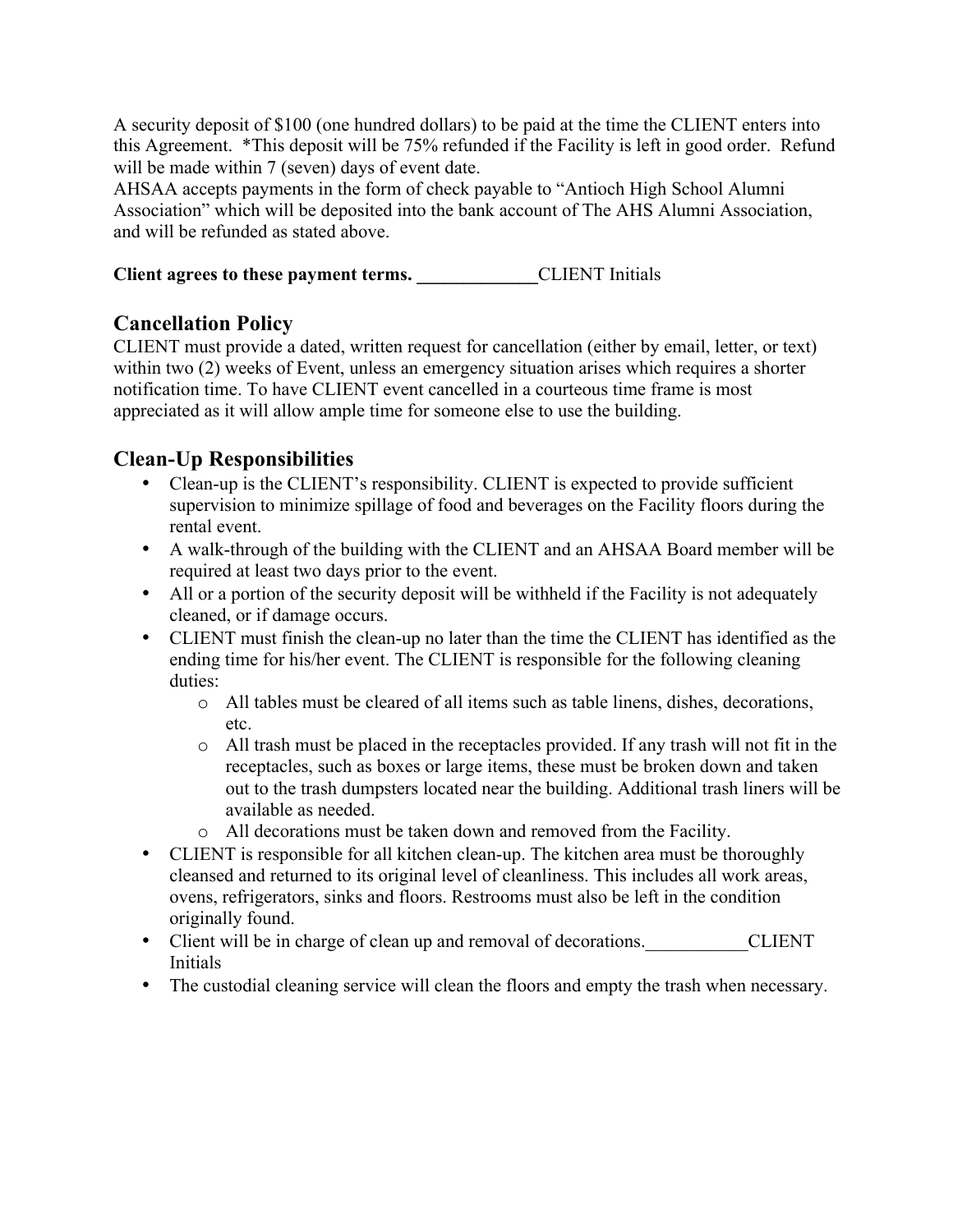## **Hold Harmless and Security Requirements**

#### **Hold Harmless**

AHSAA will be held harmless from any injuries, accidents, thefts, damages, etc. at any event held at Alumni Hall. CLIENT initials

#### **Security**

- Antioch High School Alumni Association may require a security staff for events in which size, program and/or nature of the program indicate such needs. The AHSAA will inform you if it feels that security is required.
- To arrange for security, the CLIENT must contact the MNPS Security Office 615/259- 8747.
- Chaperones are required for any activity involving children under 18 years of age. AHSAA will require one adult chaperone/10 children for youth activities. A list of these chaperones must be submitted at least ten (10) days prior to the event, including their addresses and phone numbers.

#### **Smoking**

Smoking is not allowed on any MNPS properties.

#### **Alcoholic Beverage Policy**

Alcoholic beverages are strictly PROHIBITED on premises as per 7.08.090 "Location restrictions" as per the Metropolitan Government of Nashville & Davidson County, TN. Anyone in possession of alcoholic beverages will be asked to leave the property immediately and fines could be assessed.

#### **Indemnification**

- User agrees to defend, indemnify and hold harmless Antioch High School Alumni Association and its Members from and against any and all claims, demands, causes of action, or liabilities incurred by AHSAA or its Members, arising from CLIENT's acts or omissions under this Agreement or any act or omission of CLIENT's vendors, employees, contractors, or persons attending the meeting or event with the express or implied permission or invitation of CLIENT, except as may arise from the negligence or willful misconduct of AHSAA or its Members.
- Antioch High School Alumni Association will not be held responsible for any losses, damages, or injuries. This refers to any loss, damage, or injury to persons or possessions that may occur at any function held on this property, from any cause, whatsoever, prior to, during, or subsequent to the period covered by this contract.
- CLIENT will be responsible for the control and supervision of the people in attendance during the use of the facility to ensure no harm is done to persons or property.